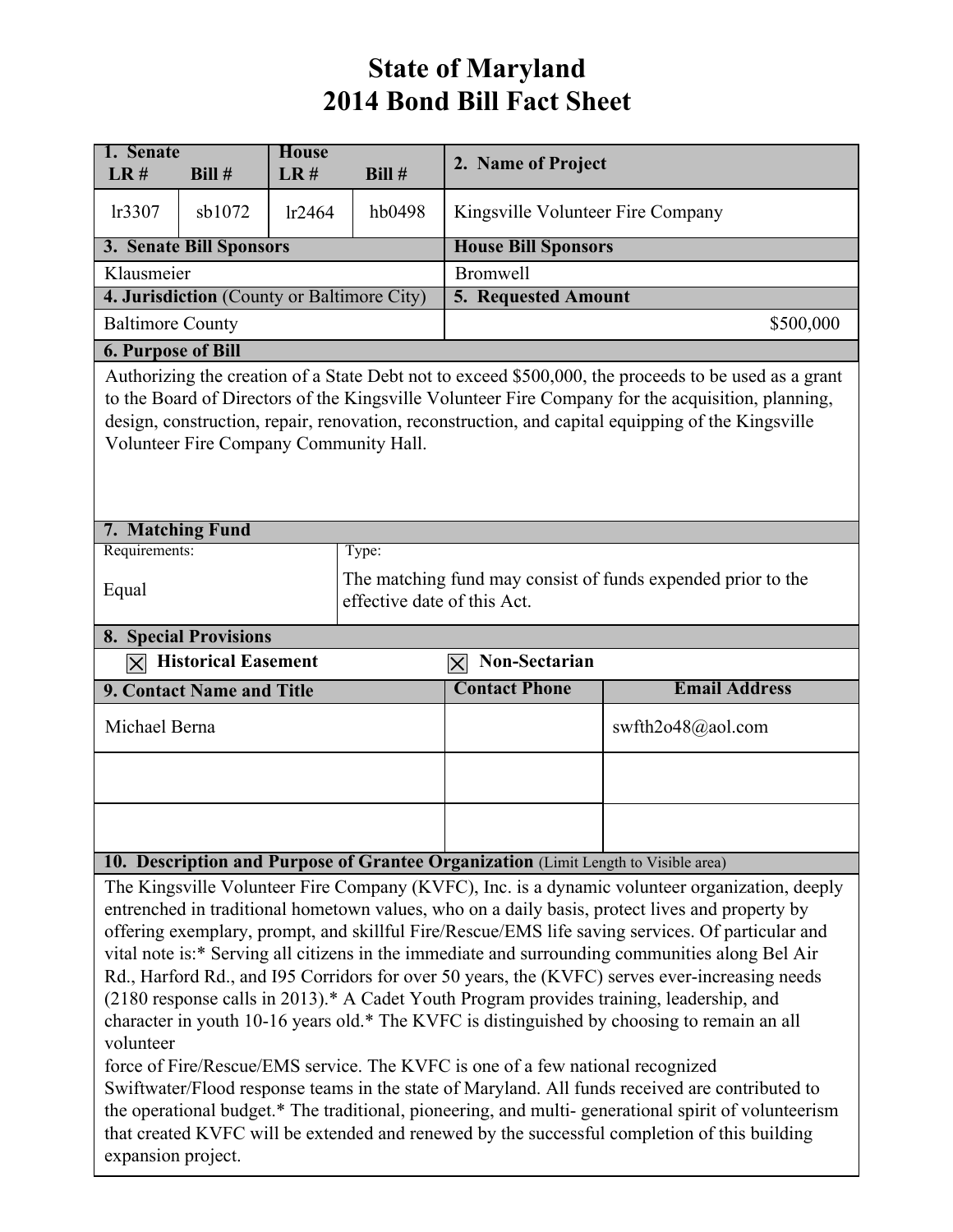## **11. Description and Purpose of Project** (Limit Length to Visible area)

Because of the ever-increasing need for assistance in this area, the KVFC has committed to the challenges and opportunity of expanding its facility so that the company may more fully serve the needs of the community's citizens. With new space, the company will have an even more positive impact on the region as a whole. The community hall construction and renovation is scheduled to begin August 2014 with a one year completion goal:\* Training/Community Hall will be used for rescue/ems classes, disaster housing, back-up command center;\* Kitchen & Bathrooms increase the

number of 24 hour responders  $\&$  serve disaster victims;<sup>\*</sup> also the location of community meetings and emergency/disaster planning;\* Power Generator for continued operation during disaster & shelter for disaster victims.

*Round all amounts to the nearest \$1,000. The totals in Items 12 (Estimated Capital Costs) and 13 (Proposed Funding Sources) must match. The proposed funding sources must not include the value of real property unless an equivalent value is shown under Estimated Capital Costs.*

| <b>12. Estimated Capital Costs</b>                                     |                  |  |  |  |  |  |
|------------------------------------------------------------------------|------------------|--|--|--|--|--|
| <b>Acquisition</b>                                                     | $\boldsymbol{0}$ |  |  |  |  |  |
| <b>Design</b>                                                          | $\overline{0}$   |  |  |  |  |  |
| <b>Construction</b>                                                    | \$3,000,000      |  |  |  |  |  |
| Equipment                                                              |                  |  |  |  |  |  |
| <b>Total</b>                                                           | \$3,000,000      |  |  |  |  |  |
| 13. Proposed Funding Sources - (List all funding sources and amounts.) |                  |  |  |  |  |  |
| <b>Source</b>                                                          | Amount           |  |  |  |  |  |
| Request 2014 State Funding                                             | \$500,000        |  |  |  |  |  |
| FEMA Hazard Mitigation Grant                                           | \$372,000        |  |  |  |  |  |
| 2013 Bond Bill                                                         | \$142,000        |  |  |  |  |  |
| KVFC Capital Campaign Cash Reserve                                     | \$251,000        |  |  |  |  |  |
| Private Funding (Monies, Grants, Gifts in Kind)                        | \$528,000        |  |  |  |  |  |
|                                                                        |                  |  |  |  |  |  |
|                                                                        |                  |  |  |  |  |  |
|                                                                        |                  |  |  |  |  |  |
|                                                                        |                  |  |  |  |  |  |
|                                                                        |                  |  |  |  |  |  |
|                                                                        |                  |  |  |  |  |  |
| <b>Total</b>                                                           | \$1,793,000      |  |  |  |  |  |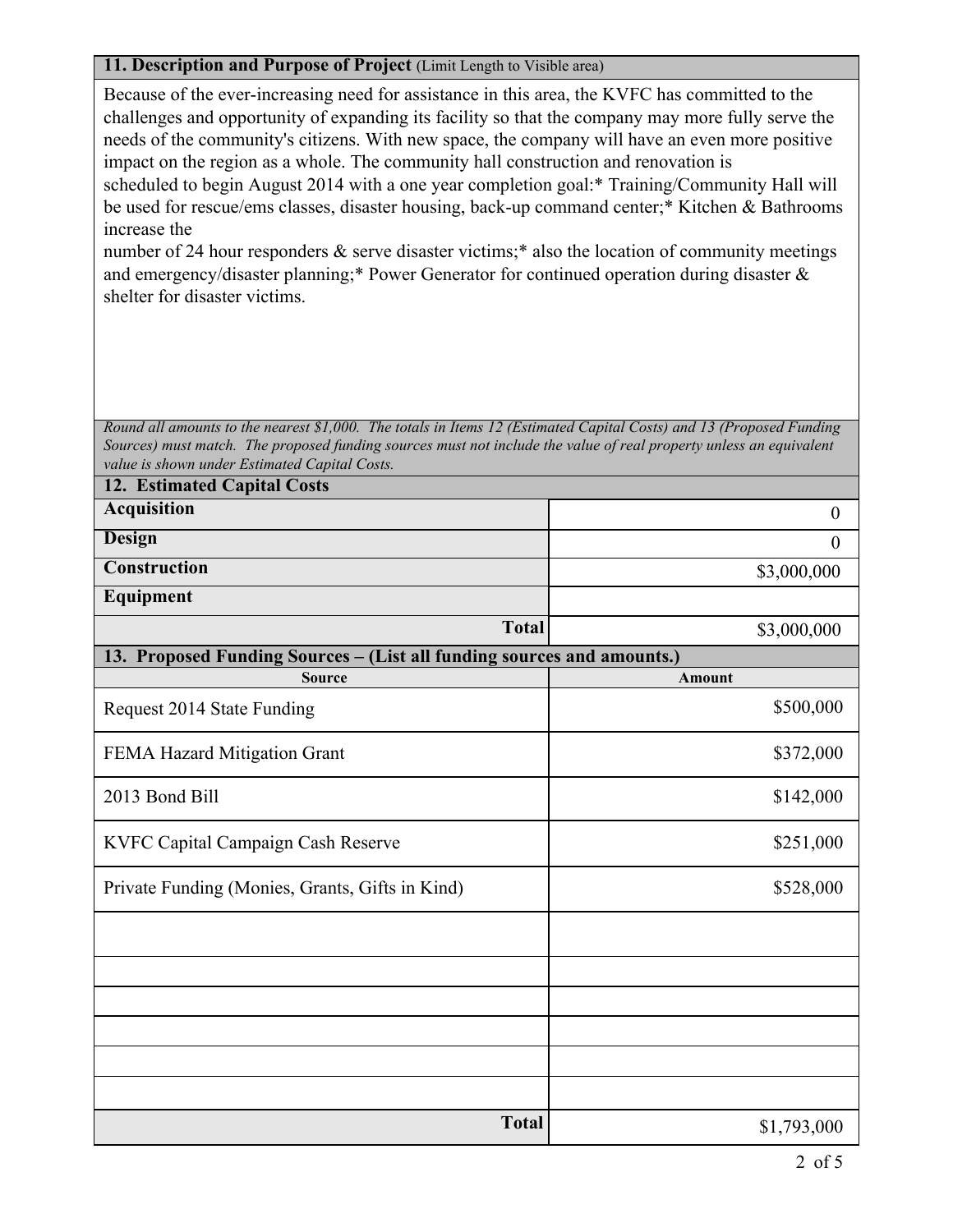| 14. Project Schedule (Enter a date or one of the following in each box. N/A, TBD or Complete) |                                                                |              |                  |                                        |                                       |                |                            |                                  |  |
|-----------------------------------------------------------------------------------------------|----------------------------------------------------------------|--------------|------------------|----------------------------------------|---------------------------------------|----------------|----------------------------|----------------------------------|--|
|                                                                                               | <b>Complete Design</b><br><b>Begin Design</b>                  |              |                  |                                        | <b>Begin Construction</b>             |                |                            | <b>Complete Construction</b>     |  |
|                                                                                               | Complete<br>Complete                                           |              |                  |                                        | 8/1/2014                              |                |                            | 7/1/2015                         |  |
|                                                                                               | <b>15. Total Private Funds and</b>                             |              |                  |                                        | 16. Current Number of                 |                | 17. Number of People to be |                                  |  |
| <b>Pledges Raised</b>                                                                         |                                                                |              |                  |                                        | <b>People Served Annually at</b>      |                |                            | <b>Served Annually After the</b> |  |
|                                                                                               |                                                                |              |                  | <b>Project Site</b>                    |                                       |                | <b>Project is Complete</b> |                                  |  |
|                                                                                               | \$900,000                                                      |              |                  | 214,000                                |                                       |                | 214,000                    |                                  |  |
| 18. Other State Capital Grants to Recipients in Past 15 Years                                 |                                                                |              |                  |                                        |                                       |                |                            |                                  |  |
| <b>Legislative Session</b><br><b>Amount</b>                                                   |                                                                |              |                  |                                        | <b>Purpose</b>                        |                |                            |                                  |  |
| 2013                                                                                          | \$142,000                                                      |              |                  | Same as above                          |                                       |                |                            |                                  |  |
|                                                                                               |                                                                |              |                  |                                        |                                       |                |                            |                                  |  |
|                                                                                               |                                                                |              |                  |                                        |                                       |                |                            |                                  |  |
|                                                                                               |                                                                |              |                  |                                        |                                       |                |                            |                                  |  |
|                                                                                               |                                                                |              |                  |                                        |                                       |                |                            |                                  |  |
|                                                                                               | 19. Legal Name and Address of Grantee                          |              |                  |                                        | <b>Project Address (If Different)</b> |                |                            |                                  |  |
| Kingsville Volunteer Fire Company<br>Incorporated 11601 Bellvue Av. Kingsville,<br>MD. 21087  |                                                                |              |                  |                                        |                                       |                |                            |                                  |  |
|                                                                                               | 20. Legislative District in<br><b>Which Project is Located</b> |              |                  |                                        | 7 - Baltimore and Harford Counties    |                |                            |                                  |  |
|                                                                                               | 21. Legal Status of Grantee (Please Check one)                 |              |                  |                                        |                                       |                |                            |                                  |  |
| <b>Local Govt.</b><br><b>For Profit</b>                                                       |                                                                |              |                  |                                        | <b>Non Profit</b><br>Federal          |                |                            |                                  |  |
|                                                                                               | $\overline{X}$                                                 |              | $\boldsymbol{X}$ |                                        |                                       | $\pmb{\times}$ |                            | $\vert X \vert$                  |  |
|                                                                                               | 22. Grantee Legal Representative                               |              |                  |                                        | 23. If Match Includes Real Property:  |                |                            |                                  |  |
| Name:                                                                                         | H. Wayne Norman                                                |              |                  |                                        | <b>Has An Appraisal</b>               |                |                            | Yes/No                           |  |
| <b>Phone:</b>                                                                                 |                                                                | 410-893-1436 |                  |                                        | <b>Been Done?</b>                     |                |                            | N <sub>0</sub>                   |  |
| <b>Address:</b>                                                                               |                                                                |              |                  | If Yes, List Appraisal Dates and Value |                                       |                |                            |                                  |  |
| 808 S. Main St. . Belair, MD. 21014                                                           |                                                                |              |                  |                                        |                                       |                |                            |                                  |  |
|                                                                                               |                                                                |              |                  |                                        |                                       |                |                            |                                  |  |
|                                                                                               |                                                                |              |                  |                                        |                                       |                |                            |                                  |  |
|                                                                                               |                                                                |              |                  |                                        |                                       |                |                            |                                  |  |
|                                                                                               |                                                                |              |                  |                                        |                                       |                |                            |                                  |  |
|                                                                                               |                                                                |              |                  |                                        |                                       |                |                            |                                  |  |
|                                                                                               |                                                                |              |                  |                                        |                                       |                |                            |                                  |  |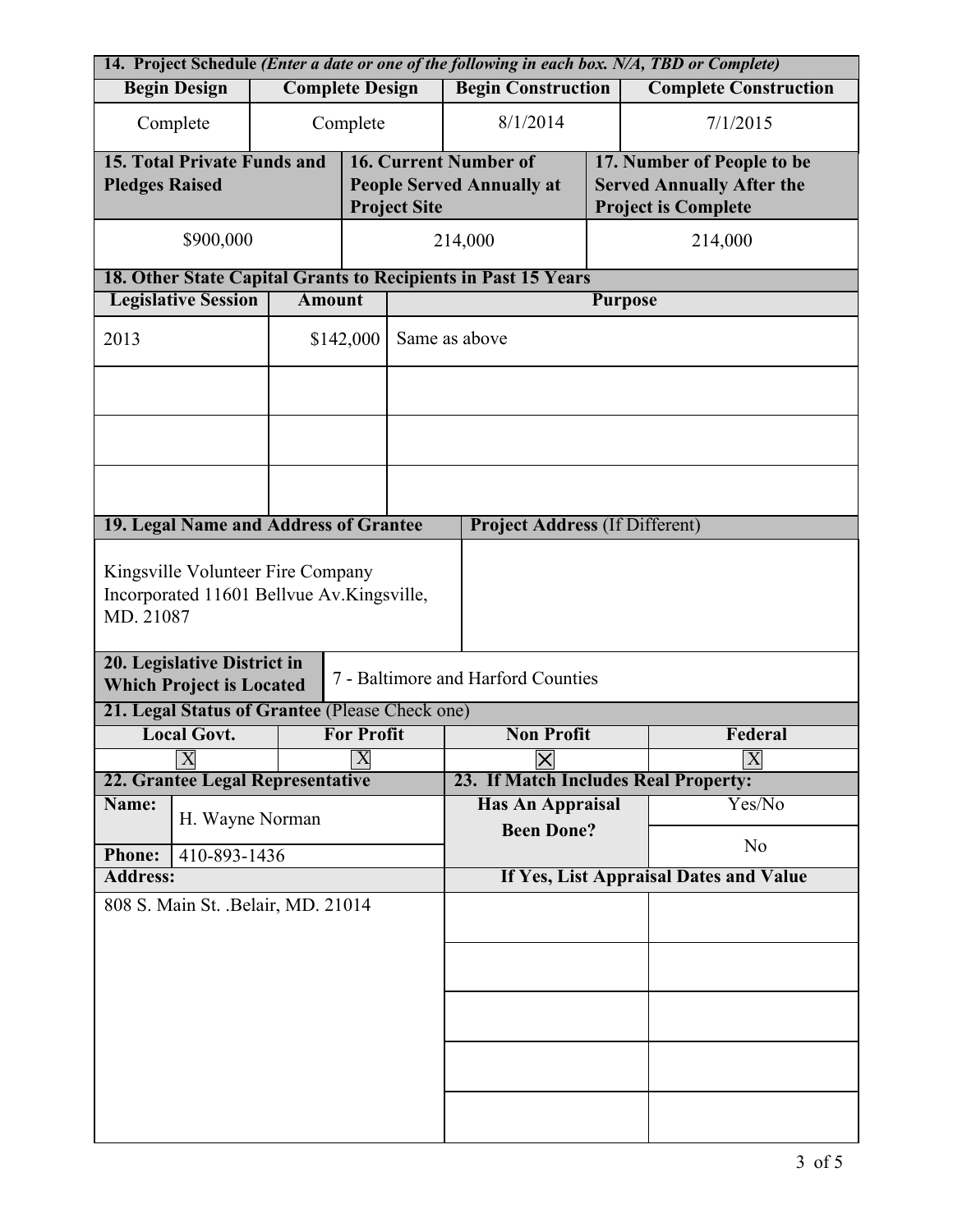| 24. Impact of Project on Staffing and Operating Cost at Project Site                                       |                           |                          |                         |                   |                            |  |  |  |  |  |
|------------------------------------------------------------------------------------------------------------|---------------------------|--------------------------|-------------------------|-------------------|----------------------------|--|--|--|--|--|
| Current # of                                                                                               | Projected # of            | <b>Current Operating</b> |                         |                   | <b>Projected Operating</b> |  |  |  |  |  |
| <b>Employees</b>                                                                                           | <b>Employees</b>          | <b>Budget</b>            |                         |                   |                            |  |  |  |  |  |
| 187                                                                                                        | 187                       | \$350,000                |                         |                   | \$350,000                  |  |  |  |  |  |
| 25. Ownership of Property (Info Requested by Treasurer's Office for bond issuance purposes)                |                           |                          |                         |                   |                            |  |  |  |  |  |
| A. Will the grantee <u>own</u> or lease (pick one) the property to be improved?                            |                           |                          |                         |                   | Own                        |  |  |  |  |  |
| B. If owned, does the grantee plan to sell within 15 years?                                                |                           | N <sub>0</sub>           |                         |                   |                            |  |  |  |  |  |
| C. Does the grantee intend to lease any portion of the property to others?                                 |                           |                          |                         |                   |                            |  |  |  |  |  |
| N <sub>o</sub><br>D. If property is owned by grantee and any space is to be leased, provide the following: |                           |                          |                         |                   |                            |  |  |  |  |  |
| <b>Cost</b><br><b>Square</b>                                                                               |                           |                          |                         |                   |                            |  |  |  |  |  |
|                                                                                                            | <b>Lessee</b>             | <b>Terms</b> of          |                         | <b>Covered by</b> | Footage                    |  |  |  |  |  |
|                                                                                                            |                           | Lease                    |                         | Lease             | <b>Leased</b>              |  |  |  |  |  |
|                                                                                                            |                           |                          |                         |                   |                            |  |  |  |  |  |
| N/A                                                                                                        |                           |                          |                         |                   |                            |  |  |  |  |  |
|                                                                                                            |                           |                          |                         |                   |                            |  |  |  |  |  |
|                                                                                                            |                           |                          |                         |                   |                            |  |  |  |  |  |
|                                                                                                            |                           |                          |                         |                   |                            |  |  |  |  |  |
|                                                                                                            |                           |                          |                         |                   |                            |  |  |  |  |  |
|                                                                                                            |                           |                          |                         |                   |                            |  |  |  |  |  |
|                                                                                                            |                           |                          |                         |                   |                            |  |  |  |  |  |
|                                                                                                            |                           |                          |                         |                   |                            |  |  |  |  |  |
|                                                                                                            |                           |                          |                         |                   |                            |  |  |  |  |  |
| E. If property is leased by grantee – Provide the following:                                               |                           |                          |                         |                   |                            |  |  |  |  |  |
| <b>Name of Leaser</b>                                                                                      | <b>Length of</b><br>Lease |                          | <b>Options to Renew</b> |                   |                            |  |  |  |  |  |
| N/A                                                                                                        |                           |                          |                         |                   |                            |  |  |  |  |  |
|                                                                                                            |                           |                          |                         |                   |                            |  |  |  |  |  |
|                                                                                                            |                           |                          |                         |                   |                            |  |  |  |  |  |
|                                                                                                            |                           |                          |                         |                   |                            |  |  |  |  |  |
|                                                                                                            |                           |                          |                         |                   |                            |  |  |  |  |  |
|                                                                                                            |                           |                          |                         |                   |                            |  |  |  |  |  |
|                                                                                                            |                           |                          |                         |                   |                            |  |  |  |  |  |
| <b>26. Building Square Footage:</b><br><b>Current Space GSF</b>                                            |                           |                          |                         |                   |                            |  |  |  |  |  |
|                                                                                                            |                           |                          |                         |                   | 8,000                      |  |  |  |  |  |
| <b>Space to Be Renovated GSF</b>                                                                           |                           |                          |                         |                   | 8,000                      |  |  |  |  |  |
| <b>New GSF</b>                                                                                             |                           |                          |                         |                   | $\bf{0}$                   |  |  |  |  |  |
| 27. Year of Construction of Any Structures Proposed for                                                    |                           |                          |                         |                   | 1956                       |  |  |  |  |  |
| <b>Renovation, Restoration or Conversion</b>                                                               |                           |                          |                         |                   |                            |  |  |  |  |  |